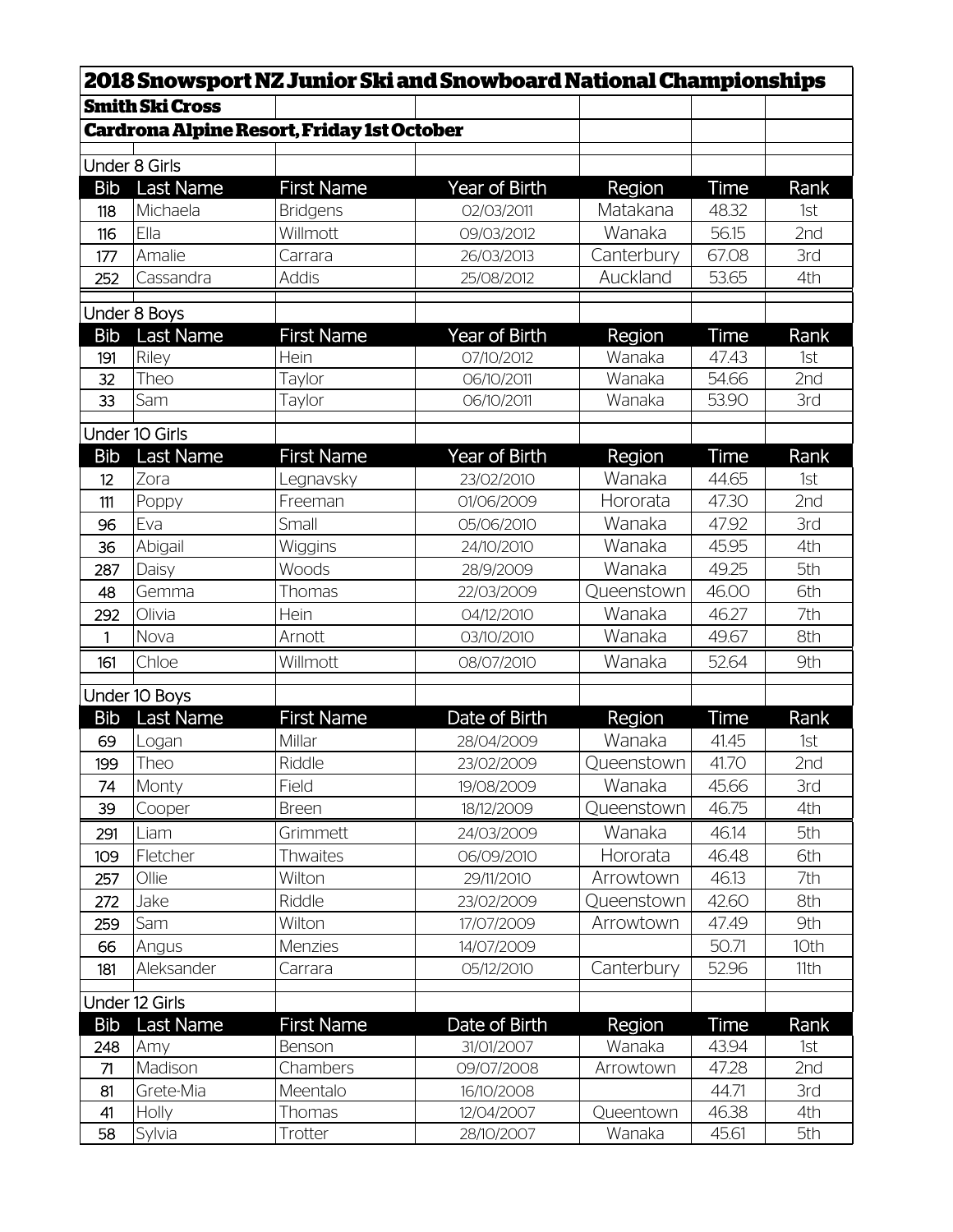| 73             | Madeleine Pania | Disbrowe              | 28/01/2008               | Queentown           | 45.79          | 6th          |
|----------------|-----------------|-----------------------|--------------------------|---------------------|----------------|--------------|
| 37             | Isla            | Taylor                | 05/12/2008               | Wanaka              | 47.78          | 7th          |
| 34             | Chloe           | Field                 | 17/10/2007               | Wanaka              | 48.45          | 8th          |
| 42             | Lily            | Cousins               | 09/06/2007               | Hawea               | 48.62          | 9th          |
| 93             | Violet          | Smillie               | 28/05/2008               | Queenstown          | 48.97          | 10th         |
| 5              | Nadia           | Falconer              | 26/06/2008               | Australia           | 49.86          | 11th         |
| 77             | Polly           | <b>Bennetts</b>       | 23/01/2008               | Queenstown          | 51.08          | 12th         |
| 38             | Charlotte       | Wiggins               | 05/11/2007               | Wanaka              | 40.48          | <b>DSQ</b>   |
|                | Under 12 Boys   |                       |                          |                     |                |              |
| <b>Bib</b>     | Last Name       | <b>First Name</b>     | Date of Birth            | Region              | Time           | Rank         |
| 35             | Kazuma          | Saka                  | 26/09/2008               | Wanaka              | 40.59          | 1st          |
| 79             | Joe             | Cookson               | 16/03/2007               | Hororata            | 40.58          | 2nd          |
| 95             | Seb             | Small                 | 27/10/2007               | Hawea               | 41.06          | 3rd          |
| 84             | Aiden           | Fitzpatrick           | 03/09/2007               | Wanaka              | 40.34          | 4th          |
| 251            | Ryan Aka Rocket | Coupe                 | 28/10/2007               | Wanaka              | 41.55          | 5th          |
| 254            | Benjamin        | Sinclair              | 14/09/2007               | Dunedin             | 42.46          | 6th          |
| 87             | Liam            | Richards              | 01/07/2008               | Takapuna            | 41.93          | 7th          |
| 67             | George          | Menzies               | 23/09/2007               | Canterbury          | 48.35          | 8th          |
| 300            | Fletcher        | Mcarthur              | 22/11/2007               | Auckland            | 40.43          | 9th          |
| 186            | Luke            | Harrold               | 04/12/2008               | Hawea               | 43.09          | 10th         |
| 50             | <b>Bede</b>     | Dawson                | 26/03/2008               | Wellington          | 43.25          | 11th         |
| 80             | Charlie         | Hansen                | 12/03/2008               | Queenstown          | 43.95          | 12th         |
| 100            | George          | Reddell               | 10/07/2008               | Queenstown          | 43.82          | 13th         |
| 281            | Malik           | Boatwright            | 14/10/2008               | Arrowtown           | 43.12          | 14th         |
| 156            | Henry           | Hiatt                 | 10/10/2007               | Canterbury          | 46.11          | 15th         |
| 107            | Toby            | <b>Thwaites</b>       | 14/10/2008               | Hororata            | 51.70          | 16th         |
|                | Under 14 Girls  |                       |                          |                     |                |              |
| <b>Bib</b>     | Last Name       | <b>First Name</b>     | Date of Birth            | Region              | Time           | Rank         |
| 83             | Catalina        | <b>Addis</b>          | 17/09/2005               | Auckland            | 39.38          | 1st          |
| 46             | Samantha        | Johnston              | 14/02/2005               | Arrowtown           | 40.10          | 2nd          |
| 119            | Emma            | Straka                | 07/04/2005               | Auckland            | 41.51          | 3rd          |
| 45             | Georgia         | Jennings              | 01/01/2005               | Australia           | 41.00          | 4th          |
| 192            | Georgia         | Chambers              | 09/08/2005               | Arrowtown           | 42.95          | 5th          |
| 106            | Jarra           | <b>Stalker</b>        | 18/05/2006               | Queenstown          | 44.18          | 6th          |
| 120            | Charlotte       | Muir                  | 10/04/2005               | Queenstown          | 42.49          | 7th          |
| 21             | Bella           | Maroszek              | 30/08/2006               | Queenstown          | 45.06          | 8th          |
| 97             | Ella            | <b>Miles</b>          | 23/03/2006               | Wanaka              | 45.30          | 9th          |
| $\overline{4}$ | Lyu             | Xiaowei               | 07/09/2006               | China               | 47.80          | 10th         |
| 204            | Xiong           | Wenhui                | 28/06/2006               | China               | 49.71          | 11th         |
| 151            | Rong            | Qianya                | 19/07/2006               | China               | 45.72          | 12th         |
| 207            | Huang           | Yunhong               | 20/01/2006               | China               | 63.31          | 13th         |
| 40             | Taylor          | <b>Breen</b><br>Wenya | 14/08/2006<br>20/07/2005 | Queenstown<br>China | 45.74<br>63.56 | 14th<br>15th |
| 226<br>209     | Zhang<br>Lihui  | Jiayu                 | 08/01/2005               | China               | 78.76          | 16th         |
| 112            | Coco            | Du Temple             | 18/07/2005               | China               | <b>DNF</b>     |              |
| 51             | Tian            | Yajun                 | 29/05/2005               | China               | <b>DNS</b>     |              |
|                |                 |                       |                          |                     |                |              |
|                | Under 14 Boys   |                       |                          |                     |                |              |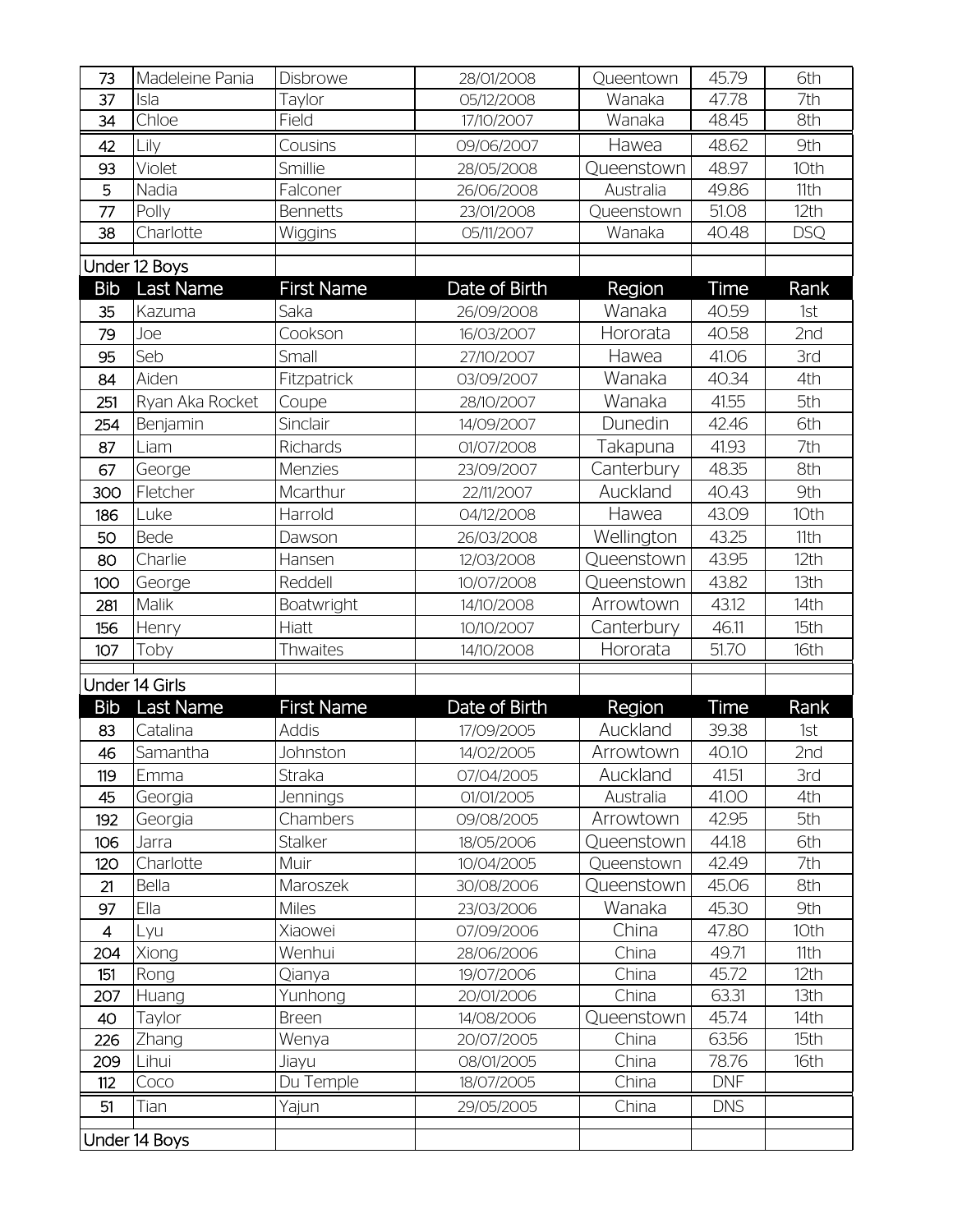| <b>Bib</b>        | <b>Last Name</b> | <b>First Name</b> | Date of Birth            | Region         | <b>Time</b>    | Rank             |
|-------------------|------------------|-------------------|--------------------------|----------------|----------------|------------------|
| 185               | Ethan            | Mclean            | 26/03/2006               | Ruapehu        | 39.09          | 1st              |
| 298               | Ferguson         | Mcarthur          | 08/10/2006               | Auckland       | 39.91          | 2nd              |
| 54                | Jacob            | Field             | 30/03/2005               | Wanaka         | 40.78          | 3rd              |
| 20                | Oskar            | Schulz            | 07/02/2005               |                | 39.51          | 4th              |
| 30                | Izak             | Derik-Westaway    | 21/02/2005               | Canterbury     | 41.31          | 5th              |
| 44                | Harper           | Souness           | 28/11/2005               | Queenstown     | 39.66          | 6th              |
| 56                | Sam              | Pratt             | 02/06/2006               |                | 39.65          | 7th              |
| 278               | Obie             | Simper            | 12/12/2006               | Canterbury     | 41.36          | 8th              |
| 17                | Joey             | <b>Elliss</b>     | 17/03/2006               | Australia      | 39.72          | 9th              |
| <b>B51</b>        | Jem              | Curtis            | 11/10/2005               | Wanaka         | 39.77          | 10th             |
| 53                | Flynn            | Dawson            | 16/09/2006               | Queenstown     | 41.67          | 11th             |
| 88                | Lincoln          | Reddell           | 10/10/2005               | Queenstown     | 42.21          | 12th             |
| 141               | Benjamin         | Pujol             | 03/07/2005               | Wanaka         | 39.86          | 13th             |
| 169               | Finley           | Melville Ives     | 07/06/2006               | Wanaka         | 40.07          | 14th             |
| 72                | Will             | Cookson           | 19/06/2005               | Hororata       | 41.50          | 15th             |
| 75                | Samuel           | Muir              | 23/10/2006               | Queenstown     | 41.54          | 16th             |
| 154               | Sam              | Riddle            | 11/08/2005               | Queenstown     | 42.33          | 17th             |
| 256               | Lennox           | Dulieu            | 17/07/2006               | Wellington     | 42.67          | 18th             |
| 282               | Josh             | Bonnar            | 19/09/2005               | Arrowtown      | 42.76          | 19th             |
| 92                | Jack             | Smillie           | 19/07/2006               | Queenstown     | 46.79          | 20th             |
| 101               | Liu              | Mengjie           | 04/02/2006               | China          | 76.16          | 21st             |
| 208               | Cai              | Jian              | 24/01/2005               | China          | 110.68         | 22 <sub>nd</sub> |
| 176               | Huang            | Yi                | 27/02/2003               | China          | <b>DNF</b>     |                  |
| 61                | Gustav           | Legnavsky         | 23/09/2005               | Wanaka         | <b>DNS</b>     |                  |
|                   |                  |                   |                          |                |                |                  |
| 178               | Zhang            | Hua               | 22/08/2006               | China          | <b>DNS</b>     |                  |
|                   |                  |                   |                          |                |                |                  |
|                   | Under 16 Girls   |                   |                          |                |                |                  |
| <b>Bib</b>        | <b>Last Name</b> | <b>First Name</b> | Date of Birth            | Region         | Time           | Rank             |
| 10                | Ruby             | Andrews           | 29/12/2004               | Queenstown     | 39.25          | 1st              |
| 89                | Jamie            | Kerr              | 08/11/2004               | Wanaka         | 43.41          | 2nd              |
| 228               | Ran              | Hongyun           | 23/09/2003               | China          | 46.62          | 3rd              |
| 174               | Chen             | Wuyan             | 23/01/2004               | China          | 48.41          | 4th              |
| 205               | Zhang            | Wanqiu            | 29/10/2004               | China          | 47.39          | 5th              |
| 206               | Lu               | Zinan             | 24/07/2004               | China          | 48.78          | 6th              |
| 125               | Liu              | Sijia             | 25/02/2004<br>06/05/2003 | China          | 53.56          | 7th              |
| 115               | Grace            | Tombs             |                          | Auckland       | 77.70          | 8th              |
|                   | Under 16 Boys    |                   |                          |                |                |                  |
| <b>Bib</b>        | <b>Last Name</b> | <b>First Name</b> | Date of Birth            | Region         | Time           | Rank             |
| 190               | Max              | Mcdonald          | 02/08/2004               | Queenstown     | 36.70          | 1st              |
| 19                | Luca             | Harrington        | 19/02/2004               | Wanaka         | 38.35          | 2nd              |
| 98                | Albie            | O'Connell         | 25/09/2003               | Queenstown     | 38.13          | 3rd              |
| 65                | Angus            | Falconer          | 27/04/2004               | Australia      | 40.89          | 4th              |
| 253               | Connor           | <b>Addis</b>      | 26/07/2003               | Auckland       | 39.28          | 5th              |
| 138               | Tom              | Freeman           | 25/05/2004               | Hororata       | 40.82          | 6th              |
| 25                | Hugo             | Smith             | 12/09/2004               | Wanaka         | 40.21          | 7th              |
| 159               | Guo              | Junjie            | 03/03/2004               | China          | 44.62          | 8th              |
| 55                | Li               | He                | 13/09/2004               | China          | 45.30          | 9th              |
| <b>170</b><br>183 | Dong<br>Harry    | Yumeng<br>Cookson | 12/08/2004<br>05/05/2003 | China<br>China | 48.56<br>53.91 | 10th<br>11th     |